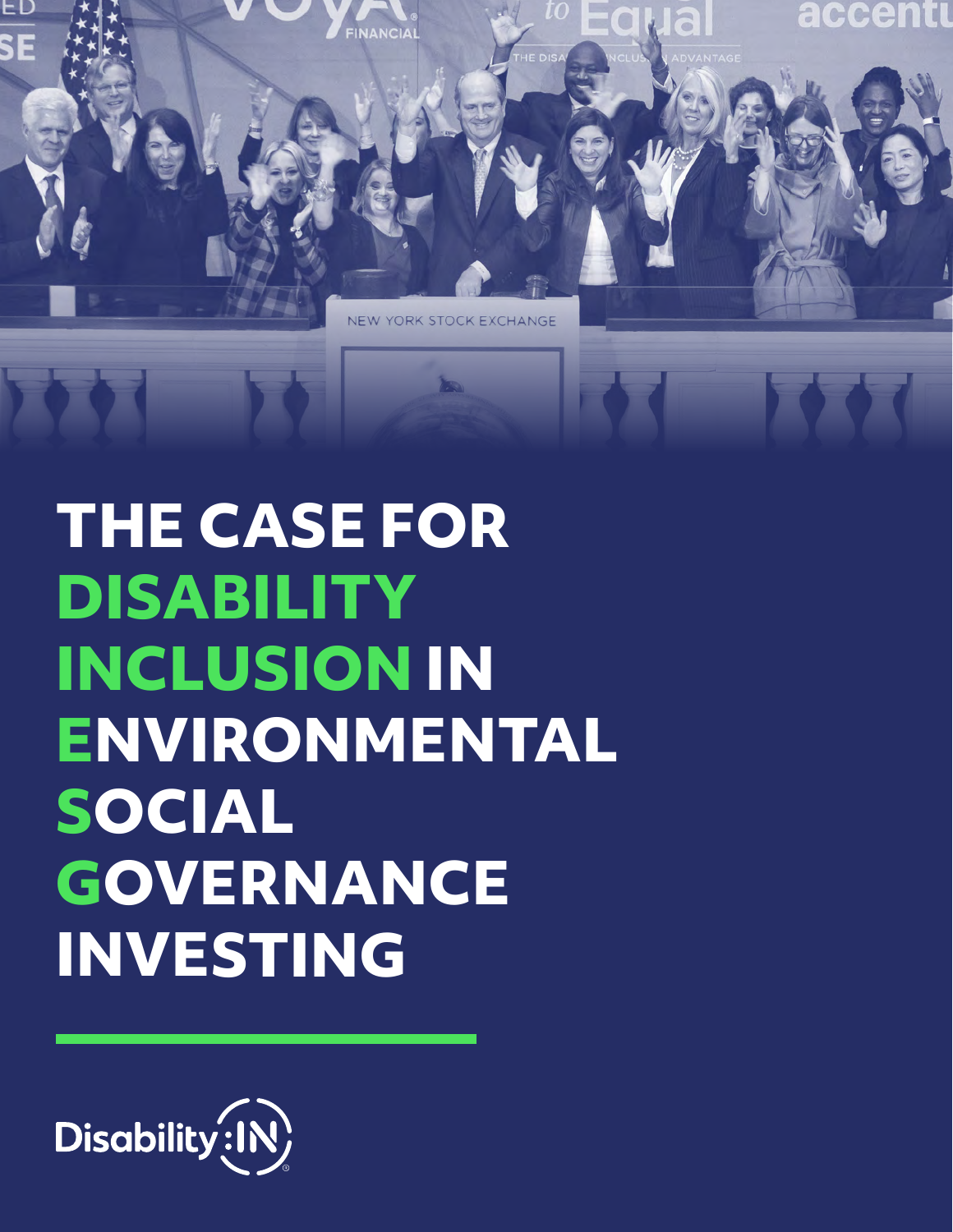#### **Improving business opportunities for people with disabilities is a social issue at the heart of ESG.**

Investors and shareholders increasingly view diversity and inclusion as a vital component of environmental, social and governance (ESG) investing.

Diverse and inclusive companies perform better, and thus are better investments. According to the [2022 JUST 100,](https://justcapital.com/news/the-just-report-meet-the-2022-just-100-leaders/) an annual ranking that reflects the performance of America's largest publicly traded companies on issues that matter in defining just business behavior, JUST 100 companies had a 4.4% higher return on equity and paid 19.2% more in dividends. Individuals with disabilities are an important part of this diversity and inclusion advantage.

Shareholders are asking for more diversity metrics every year from the companies they invest in. A [new study](https://www.conference-board.org/research/shareholder-voting/environmental-and-social-proposals-in-general-brief-1) by The Conference Board and ESGUAGE analyzed 348 ESG proxy proposals at Russell 3000 companies in the first half of last year and found that among the 158 voted on, the highest level of average support, 69%, was recorded for proposals requiring companies to publicly disclose their workforce diversity data.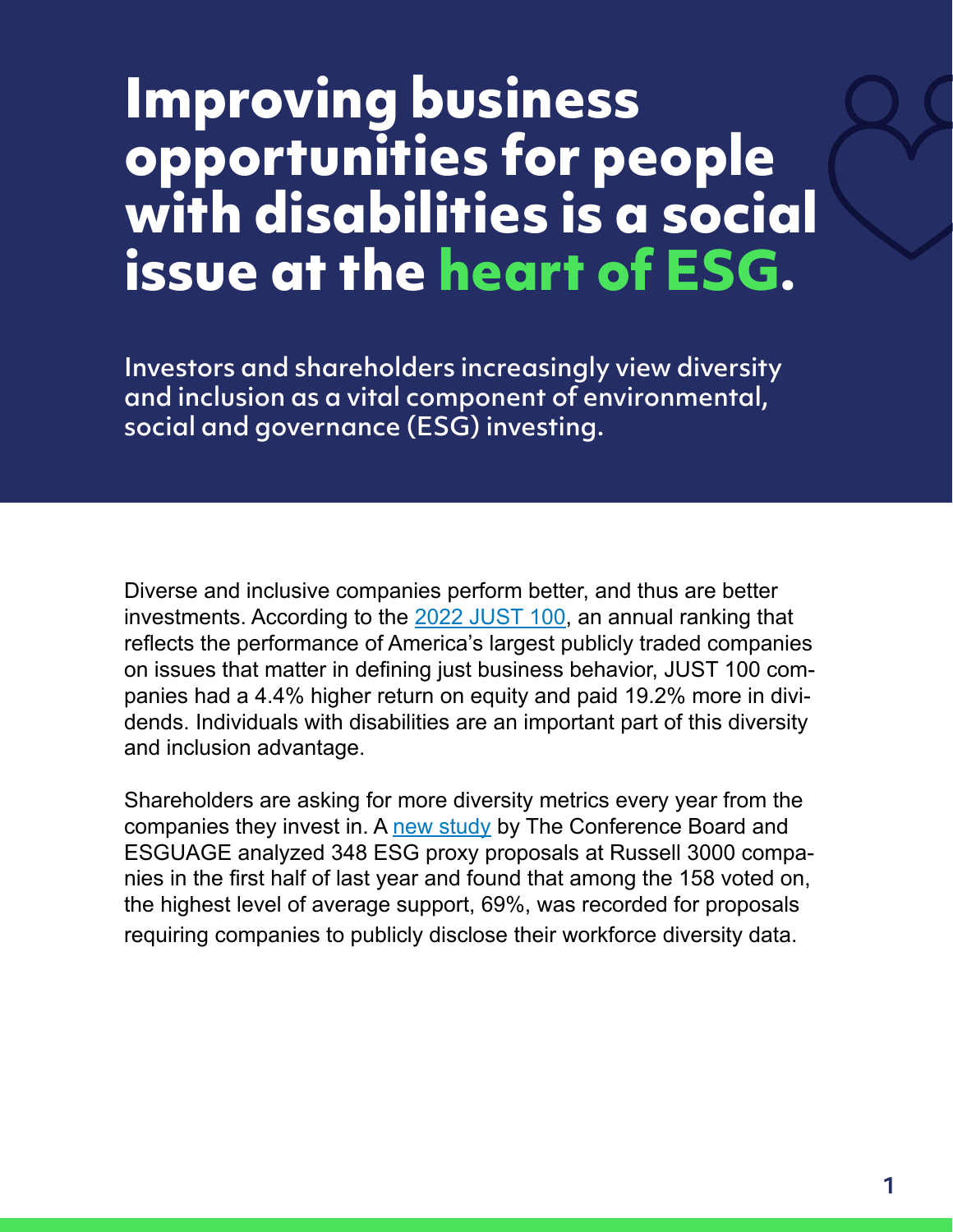### **People With Disabilities Are Among The Most Underrepresented**

Despite passage of the Americans with Disabilities Act (ADA) in 1990, individuals with disabilities continue to face isolation and segregation.

The ADA makes clear that disability rights should be considered civil rights and that individuals with disabilities have faced historical discrimination similar to racial minorities.

People with disabilities are regularly forced to adapt to an inaccessible world and deal with inaccurate assumptions about their abilities. As the [ADA noted,](https://www.law.cornell.edu/supct/html/97-1943.ZC.html) "individuals with disabilities are a discrete and insular minority who have been faced with restrictions and limitations, subjected to a history of purposeful unequal treatment, and relegated to a position of political powerlessness in our society, based on characteristics that are beyond the control of such individuals and resulting from stereotypic assumptions not truly indicative of the individual ability of such individuals to participate in, and contribute to, society."

People with disabilities have long been recognized by Congress, the courts, and executive agencies as a minority group that has been subjected to a history of unequal treatment and marginalization based on myths, fears, and stereotypes. Unlocking opportunity in the workplace for people with disabilities requires proactive policies to eliminate barriers and promote opportunity.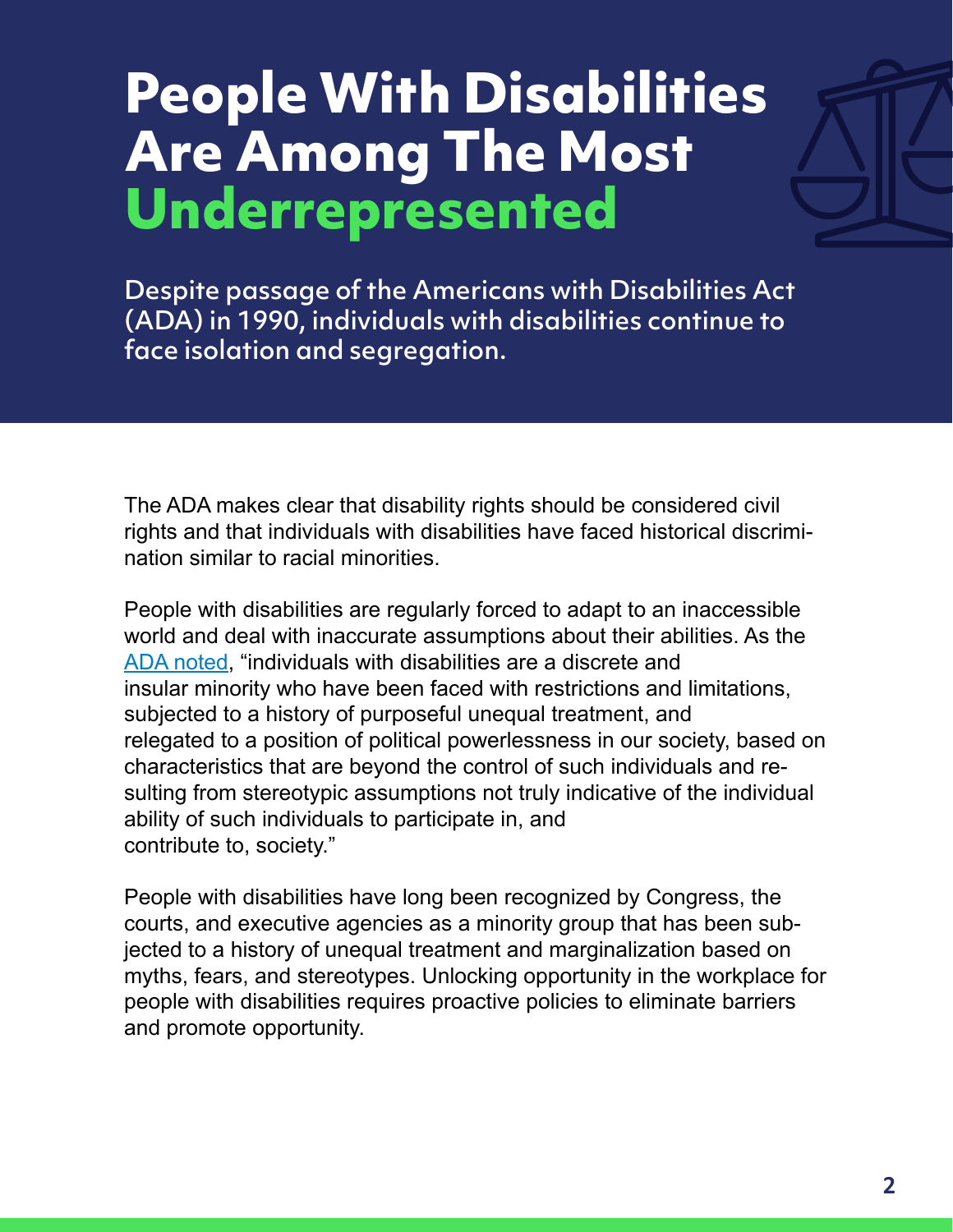#### **Disability Inclusion Improves Corporate Performance**



Typically, diversity categories include women, racial and ethnic minorities and, more recently, LGBTQ+ status. Disability inclusion has also proven to be a powerful tool for companies to improve corporate performance and increase shareholder returns.

An Accenture report, "[Getting to Equal: The Disability Inclusion](https://disabilityin.org/resource/business-case/)  [Advantage](https://disabilityin.org/resource/business-case/)," found that companies that embraced best practices for employing and supporting people with disabilities achieved 28 percent higher revenue, double the net income and 30 percent higher economic profit margins over a four-year period. Moreover, companies that improved their inclusion of people with disabilities over time were four times more likely than others to have total shareholder returns that outperformed those of their peer group.

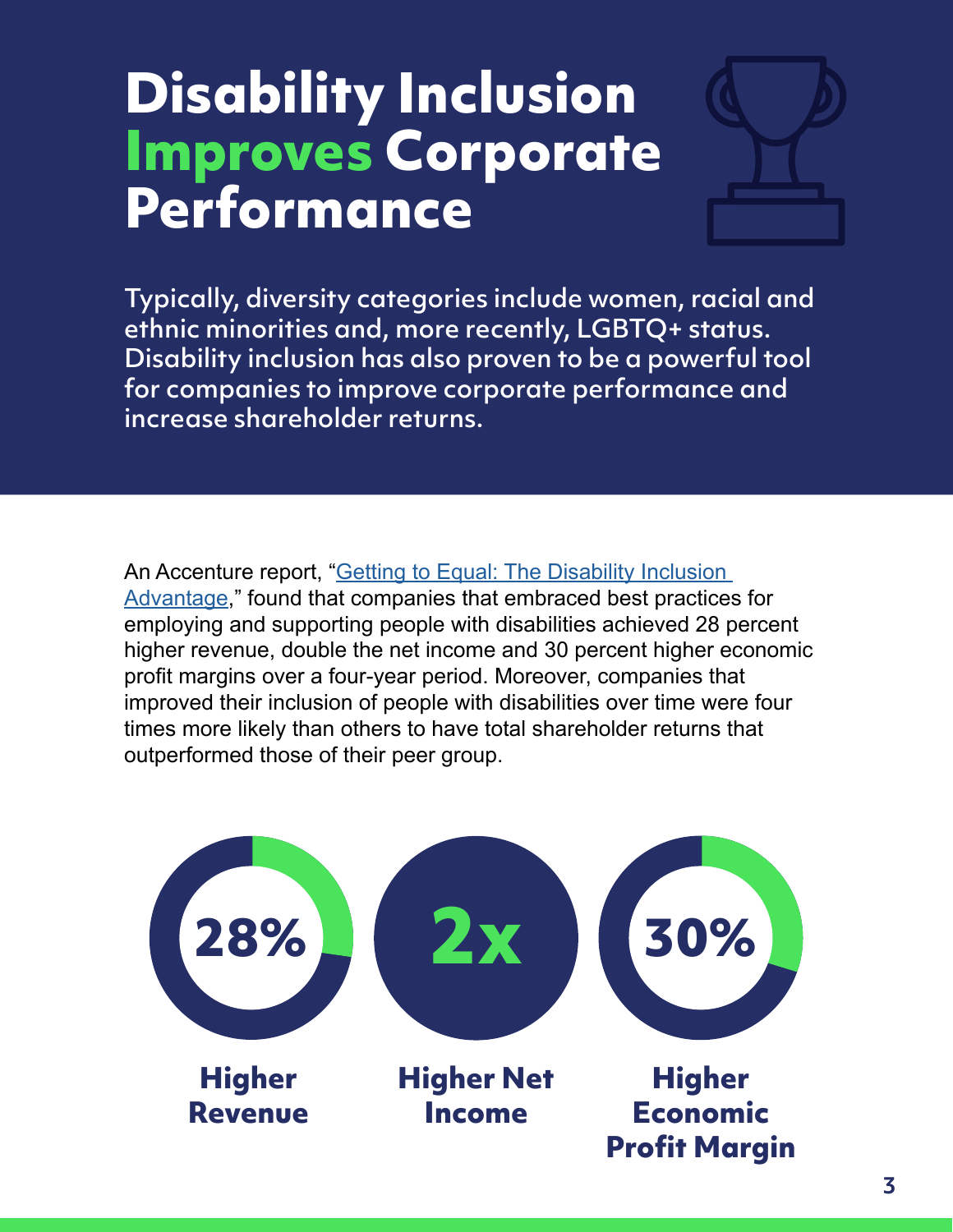**Just 36.7% of working-age Americans with disabilities are participating in the labor force vs. 76.6% of those without a disability. There is an untapped talent pool of 10.7 million people.**



Despite these benefits, the labor force participation rate of working-age (16-64) people with disabilities was 36.7% in December 2021 according to the Bureau of Labor Statistics. By contrast, the labor force participation rate for working-age (16-64) people without disabilities was 76.6%. 10.7 million people with disabilities continue to be underrepresented in corporate America, representing a large, underutilized talent pool in what is considered a very strong labor market today. And people with disabilities are still not included in corporate diversity metrics akin to other under-represented identities like women and people of color and LGBTQ+.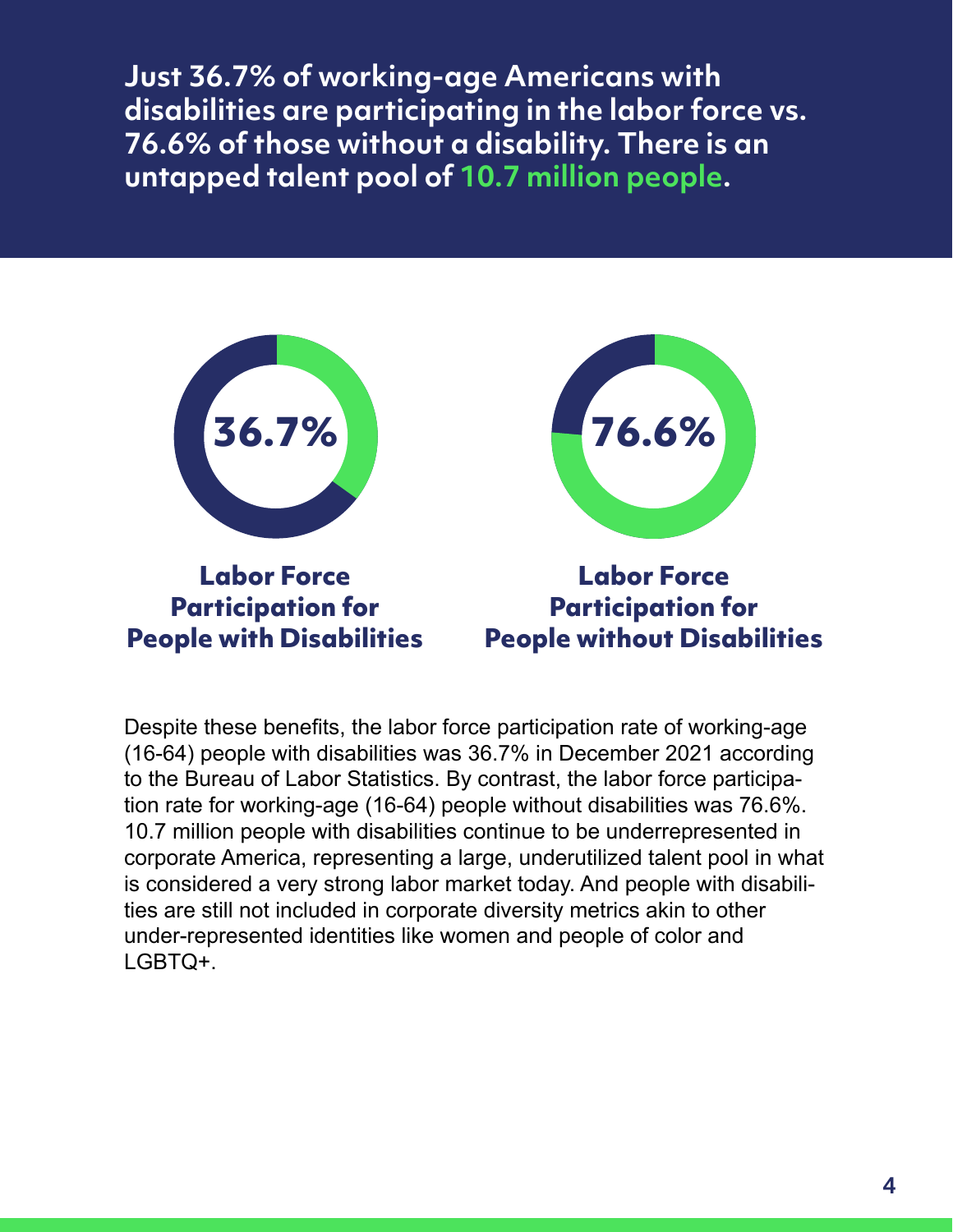#### **Disability Inclusion Is A Material Issue For Investors**

Disability inclusion must become a priority for investors and part of their criteria when making ESG investment decisions. Requiring companies to disclose disability data would provide investors and shareholders with the material information they need to make informed decisions about what indicators matter for long-term value. The data would also have a positive effect on a company's brand, talent and diversity and inclusion efforts, thereby also benefiting shareholders.

Recently, a group of [30 investors](https://disabilityin.org/investors-are-in/) with over \$2.8 trillion in assets under management – including Bank of America, **TD Bank**, Voya Financial, the California State Teachers' Retirement System, and [New York](https://www.osc.state.ny.us/press/releases/2019/05/national-investors-call-workplace-disability-inclusion?redirect=legacy)  [State Comptroller Thomas DiNapoli](https://www.osc.state.ny.us/press/releases/2019/05/national-investors-call-workplace-disability-inclusion?redirect=legacy) – signed a joint letter calling on the companies they invest in to create inclusive workplaces built for sustainable, long-term performance by tapping into talent with disabilities.

**"Companies should seize the opportunity to join the growing number of corporations that recognize the benefits of disability inclusion and are reporting their efforts."** 

**— New York State Comptroller Thomas DiNapoli**

Additionally, [Comptroller DiNapoli](https://www.osc.state.ny.us/press/releases/2019/01/comptroller-dinapoli-calls-major-corporations-report-disability-inclusion) and [Connecticut State Treasurer](https://portal.ct.gov/-/media/OTT/Press-Room/Press-Releases/2019/PR091219WoodenCallsCorporationsAdoptDisabilityInclusionCorrected.pdf)  [Shawn T. Wooden](https://portal.ct.gov/-/media/OTT/Press-Room/Press-Releases/2019/PR091219WoodenCallsCorporationsAdoptDisabilityInclusionCorrected.pdf) sent letters calling on companies in their pension fund portfolios to do more to further disability inclusion. "Companies should seize the opportunity to join the growing number of corporations that recognize the benefits of disability inclusion and are reporting their efforts," said New York State Comptroller Thomas DiNapoli, fiduciary of New York State's pension fund, one of the world's largest and most influential investors. The New York State Common Retirement Fund and Massachusetts PRIM have included language on disability disclosure on voter proxy guidelines.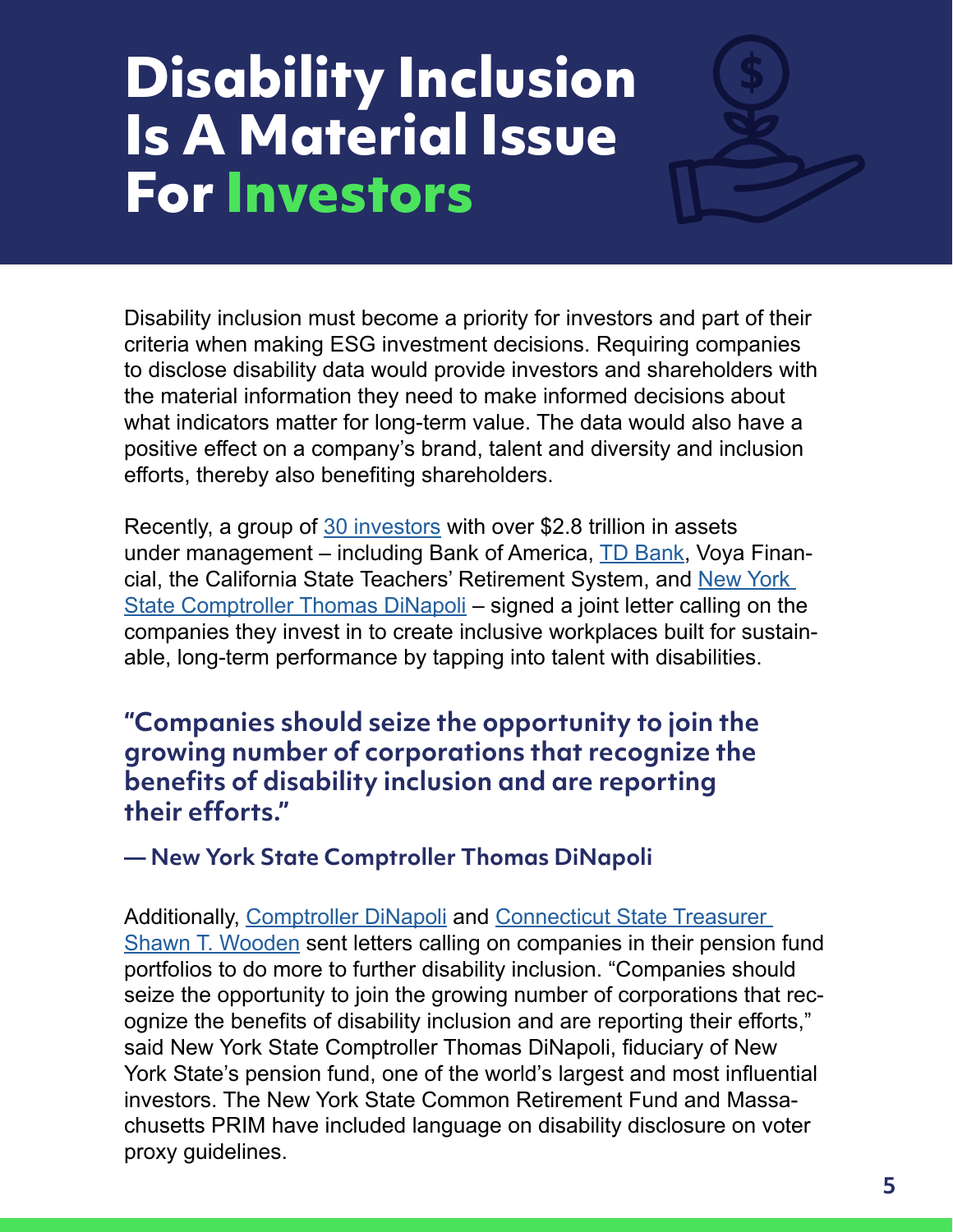## **Disability Inclusion Can Be Easily Regulated**



Last year, investors asked Nasdaq to include people with disabilities in a new boardroom diversity rule for most of its U.S.-listed companies. In April 2021, Disability:IN and the [American Association of People with Dis](https://www.aapd.com/)[abilities \(AAPD\)](https://www.aapd.com/) wrote to Securities and Exchange Commission (SEC) Secretary Vanessa Countryman in support of Nasdaq's board diversity proposal if it included persons with disabilities. Nasdaq declined to do so but encouraged companies to report the data on their own. To that end, [Disability:IN has also partnered with the Equilar BoardEdge platform](https://www.businesswire.com/news/home/20210727005295/en/Equilar-Partners-with-DisabilityIN-to-Advance-the-Inclusion-of-Board-Candidates-with-Disabilities) to help companies capture disability self-identification data on individual profiles of board-ready candidates.

And in 2020, the [SEC](https://www.sec.gov/news/press-release/2020-192) updated its human capital rules to mandate that companies disclose information related to its workforce that is material to its business, though the Commission left the details up to the companies.

This year, the SEC is considering a new rule on human capital management and diversity disclosure. In December 2021, Disability: IN and [AAPD](https://disabilityin-bulk.s3.amazonaws.com/2022/AAPD+DisabilityIN+Letter+to+Chair+Gensler.pdf) wrote to SEC Chair Gary Gensler urging the Commission to require companies to collect and disclose certain diversity information including disability status. The SEC has broad authority as a regulator and is in a strong position to advance economic opportunities for people with disabilities.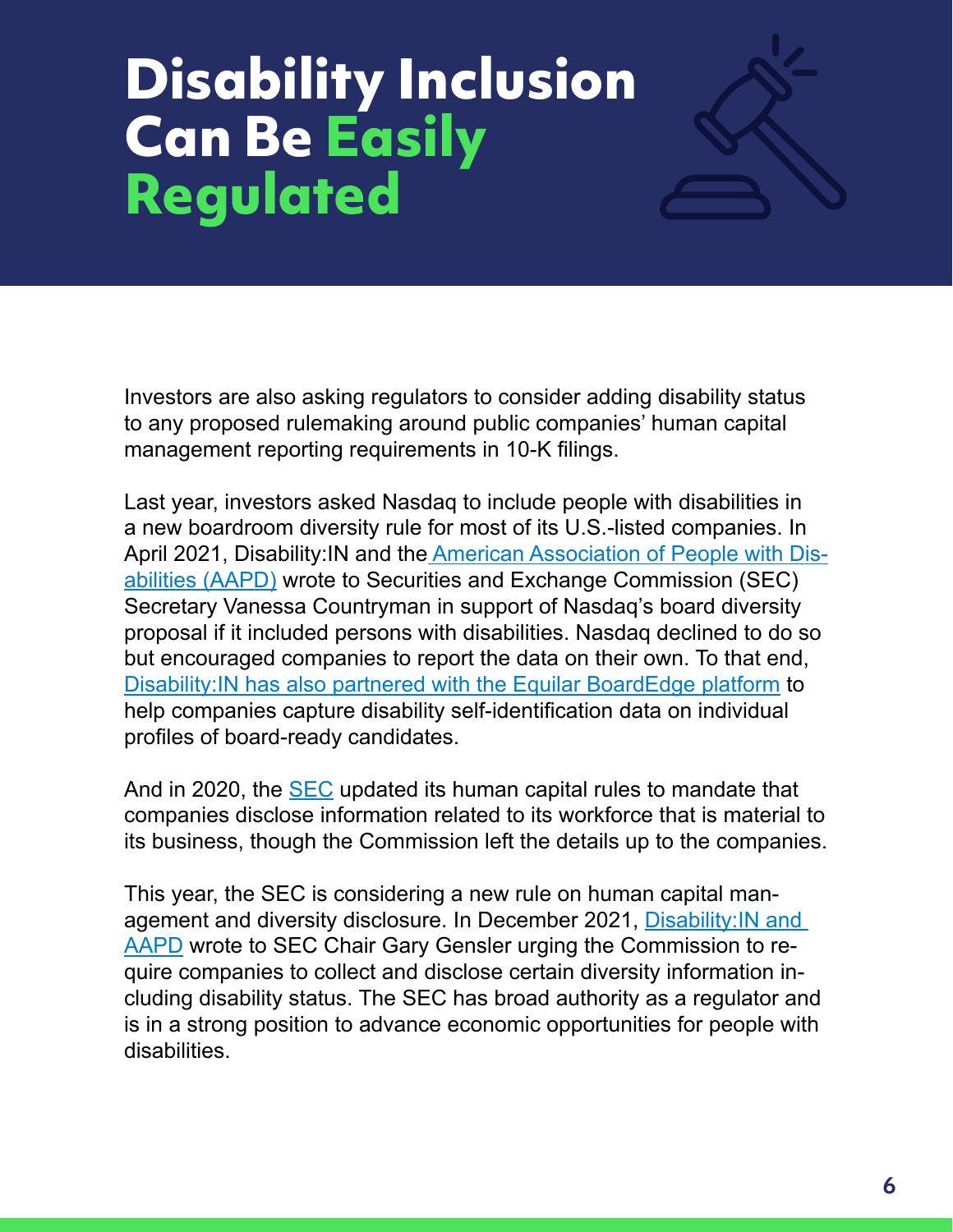### **Fortune 1000s Are Prioritizing Disability Inclusion**



Top CEOs have signed Disability:IN's [CEO Letter](https://disabilityin.org/ceos-are-in/) on Disability Inclusion urging peer Fortune 1000 executives to join them in advancing equality and inclusion.

Specifically, the letter asks fellow CEOs to share important information on disability inclusion that details its impact on business performance and ensure they are aware of increasing investor interest in understanding how companies are inclusive of people with disabilities. As of January 2022, over 100 CEOs have signed the letter, including leading brands like Intel, TD Bank, Target, Marriott, and Lowes.

In partnership with AAPD, Disability:IN's [Disability Equality Index \(DEI\)](https://disabilityin.org/what-we-do/disability-equality-index/) provides Fortune 1000 and AmLaw 200 companies with a roadmap of measurable, tangible actions to take to achieve disability inclusion and equality with top ranked companies receiving recognition as DEI "Best Places to Work for Disability Inclusion." Nearly 400 businesses have participated in the DEI to date, including recognizable companies like Facebook, American Airlines, Ford, Starbucks, and Verizon. As part of the DEI, Disability:IN and AAPD have partnered with the [Ethisphere](https://disabilityin.org/releases/ethisphere-announces-disability-equality-index-collaboration/)  [Institute](https://disabilityin.org/releases/ethisphere-announces-disability-equality-index-collaboration/) to bring data, research and tools to the business community with the goal of promoting disability inclusion in the workforce.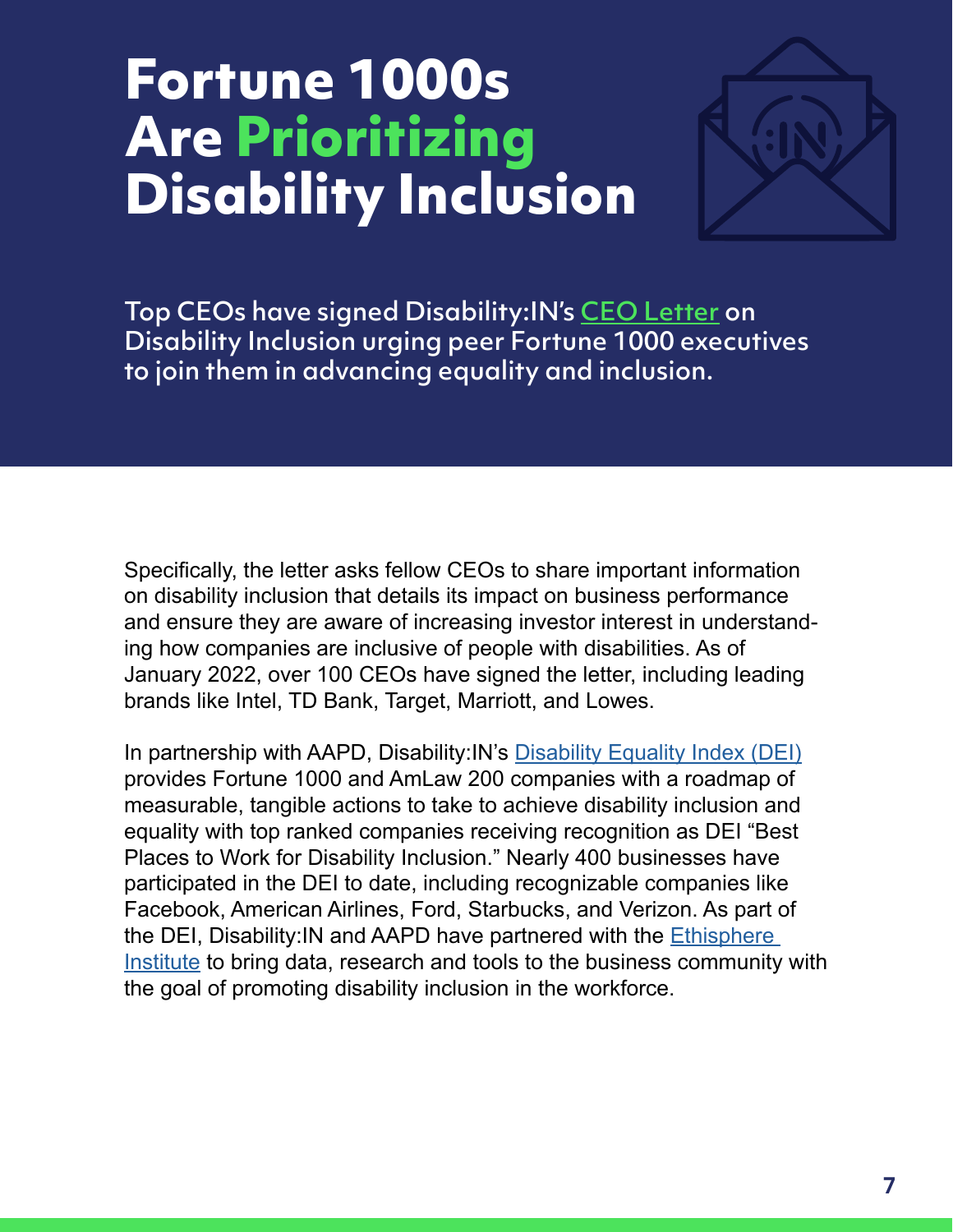**As of January 2022, over 100 CEOs have signed the letter, including leading brands like Intel, TD Bank, Target, Marriott, and Lowes.**



Studies also find that people with disabilities remain an untapped source of growth for business. A [report](https://coqual.org/wp-content/uploads/2020/09/CoqualDisabilitiesInclusion_KeyFindings090720.pdf) by the Center for Talent Innovation found that 75% of employees with disabilities in the U.S. have ideas that would drive value for their companies, compared to 61% of employees without disabilities.

Disability inclusion in ESG is essential to increasing the value of companies and returns to shareholders as well as reducing the inequality faced by individuals with disabilities in the workforce. It's time to modernize and diversify the capital markets to accelerate global social change and improve opportunities for people with disabilities.